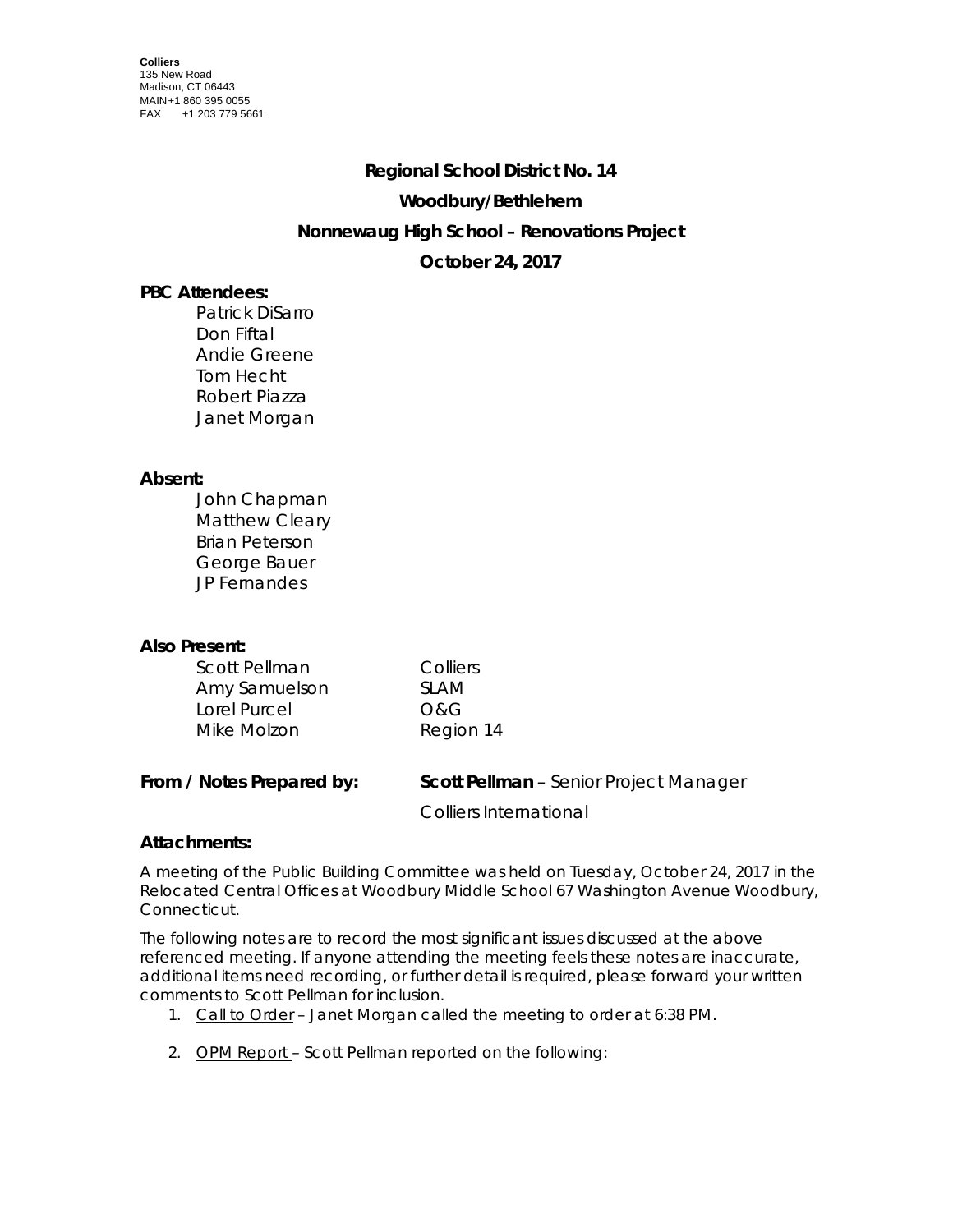- **Phase1Construction update** The design and construction team continue to meet weekly on Thursdays at 3:00pm at the High School to review project issues. There was an anonymous complaint of a "dusty work environment" that was received by OSHA. OSHA performed air testing on both levels of the school. Air testing was performed on the first and second floor main corridors, gymnasium and auditorium lobby. There were no issues with particulate levels in the air samples and no citations were issued.
- **Phase 2 State approval update** There were 6 items identified during the PCR review on September 22, 2017 which the design team is addressing. Colliers is compiling the information from the design team and will submit one package to the Office of School Construction Grants and Review (OSCG&R) to respond to a requested or incomplete information:
	- **a. Approved Flood Management Certification** (FMC) The application was signed by OSCG&R (Kermit Thompson) and submitted to the State on October 18, 2017. There was an email confirmation from Robert Gilmore at DEEP on October 23, 2017 that the project has been accepted for review. DEEP was contacted to provide a status of the review and stated that there are 5 projects in front of our project and DEEP was not able to provide any further information on a time frame for completion of their review. Colliers will reach out to the local legislators for assistance in moving the DEEP review forward.
	- b. **Provide Well Approval –** There was a meeting with DPH at the CES offices in Middletown on October 23, 2017 to review the well approval application. The meeting was attended by Amy Samuelson, Eric Romeo, Mike Molzon, CTDPH and Scott Pellman. There were a few minor comments that CES is addressing and the design team is awaiting a clarification of the existing floor drains locations from DPH staff in regards to their relationship to the water tank. Pending – anticipated approval by October 27, 2017.
	- **c. OSTA approval** The approval has been received, Colliers will be delivering the original to the Town Clerks office for recording and will send a final recorded copy to OSTA for record.
	- **d. Revise ineligible cost worksheet for legal costs –** Completed, awaiting submission.
	- **e. Revise information on the code sheet –** Completed, awaiting submission.
	- **f. Approval letter of final code modification –** Received, awaiting submission**.**
- **Athletic Field and Site Update**  There was a follow up meeting on Wednesday October 18, 2017 with SLAM, school administration and Andie Greene to review the athletic field scope of work and review comments. The administration will be visiting Post University to look at the baseball and softball dugouts that are similar to the ones that have been specified by the design team for the project. All remaining quality review comments have been addressed.
- **FF&E meetings** The FF&E meetings continue, there was a meeting on October 23, 2017 and there will be an additional meeting on October 30, 2017. The design team is still working to have a package ready for State review by the end of January.
- **Planarity Survey**  SLAM just received the planarity report on October 23, 2017 and is reviewing the recommendations. The team will be meeting to discuss the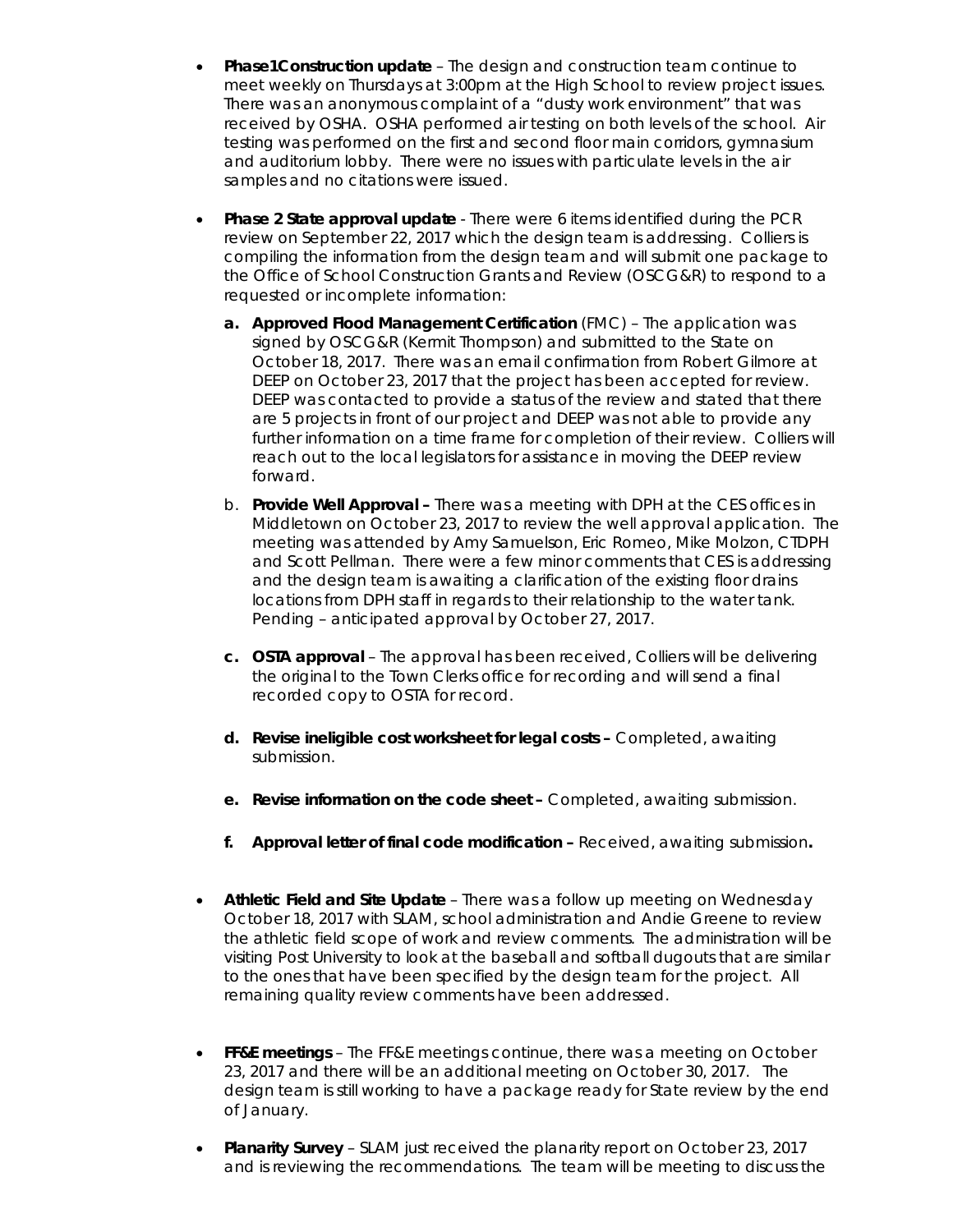recommendations and will plan on having an update for the committee at the next meeting.

- **Finance Sub Committee** The finance subcommittee will meet on Thursday November 2, 2017 to review the next application for payment.
- 3. Architects progress update Amy Samuelson
	- **Design and approval progress** The design team has been reviewing and addressing the outstanding document comments from Colliers, O&G and the commissioning agent.
	- We have had 3 furniture meetings with department heads and administrative staff to review classroom and specialty program furniture requirements, its going very well. We are putting together the furniture package and are awaiting the assessment of the existing furniture. SLAM is anticipating a presentation of the selected furniture in approximately one month from now.
	- The bid documents are being completed to include final information received as mentioned previously as well as to incorporate District information / input and items required for State approval.
	- The design team continues to follow up with the final State approvals required and anticipated approvals to be in place by end of the week with the exception of DEEP reviews.
	- The FF&E design process is ongoing and will continue through the year end.
- . 4. Construction Manager Update – Lorel Purcell
	- **Phase 1**  Construction of the temporary classroom spaces are starting to wind down, HVAC drop installation is underway, valley communications is coordinating the technology installations. The Fire Marshal has reviewed and tested the life safety systems. Ceilings should be completed by 10-30-17, flooring installation to follow with doors and hardware. A punch list will be performed by O&G after November 11, 2017 and the project is on target for phase 1 completion as scheduled.
	- **Phase 2 State and Bidding Coordination** O&G continues to meet with the administration for egress and construction related circulation planning. Temporary partitions and site logistics plans produced by O&G will be part of the bidding documents
	- Updated wage rates are being requested, the project will be put out to bid as soon as the project is released by the state. One idea that has been explored is bidding the project less the site package and bidding the site once DEEP has finished their review. The project is getting into the holidays season and that is a difficult time to bid.

Robert Piazza asked how will the schedule delay will affect long lead items? Response - O&G stated that the project overall time frame will be the same and the delayed start will most likely push the end date out further. The delay will not totally throw the project out of whack, the project may end mid-year forcing the movers to come in on the weekend.

Tom Hecht asked if the movers charge extra for working weekends? Response – The movers will be selected off the state bid list and those hourly values will be utilized.

Janet Morgan asked if everything falls into place would O&G still go out to bid in December? Response - O&G would like to know where we stand with the DEEP site review prior to bidding. Andie Greene commented that he is afraid that DEEP will look at one project at a time. DEEP has stated that they only have one reviewer for all projects.